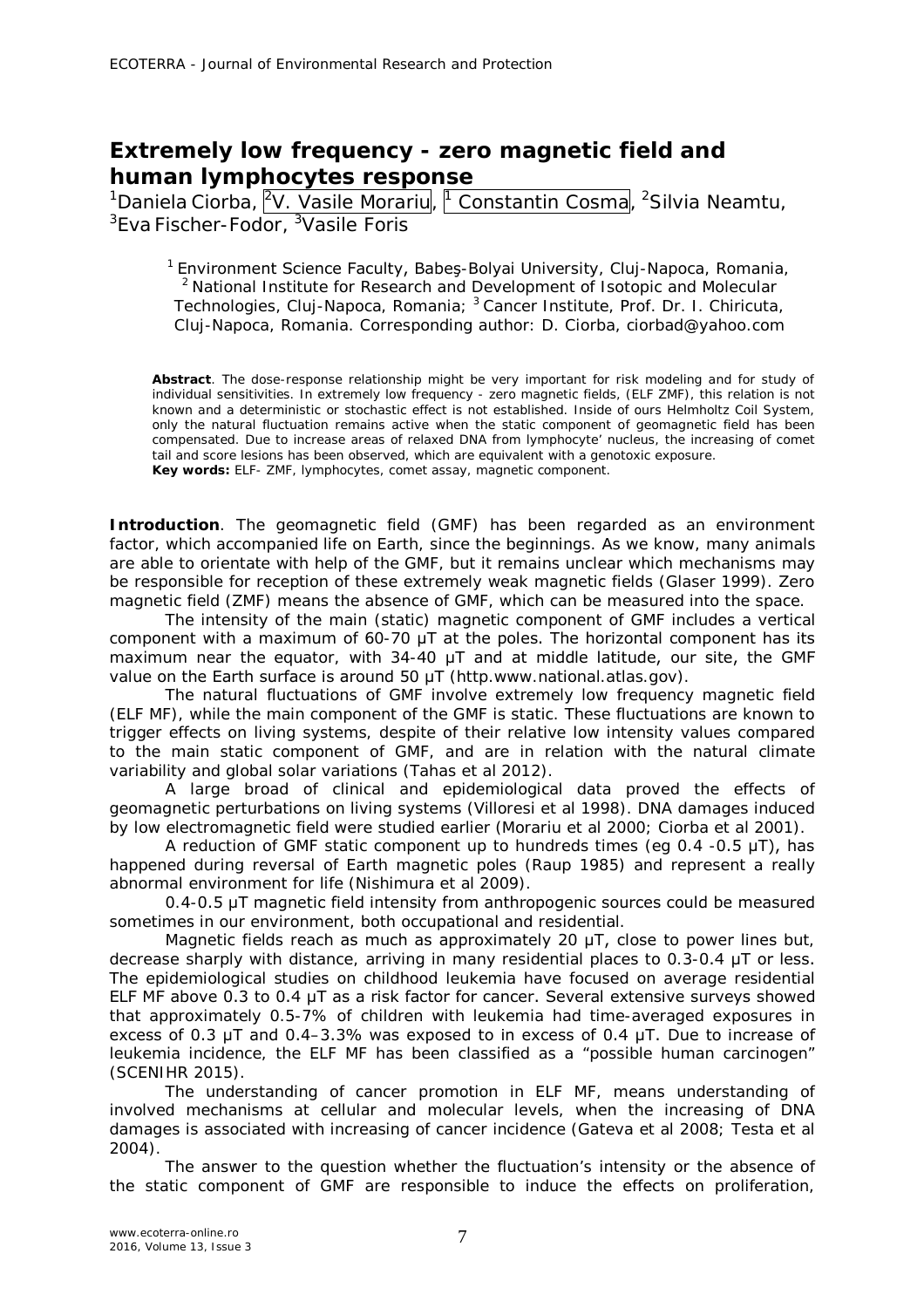differentiation, apoptosis or cells death is still waited. Due to this fact, inside of ours Helmholtz Coil System, we try to observe what happens in absence of static component of GMF, equivalent to an extremely low frequency-zero magnetic fields exposure (ELF-ZMF). DNA damages in human lymphocytes exposed to ELF ZMF have been monitored by comet assay.

**Material and Method**. The study took place during May-July 2008.

*Helmholtz coil system-zero magnetic field exposure, ELF ZMF.* Static component of GMF was compensated in a Helmholtz coils system mounted on a wooden frame of 1.2 m in diameter (Picture 1). The resulting magnetic field was a hundred times lower than natural GMF. The sample was exposed in the middle of this system, in a fixed position for a period of three day. The controls were placed in natural magnetic field conditions in the same room at 2 m distance from the Helmholtz coil. The controls were placed in the same room at a 2 m distance from the magnetic field compensating system. All the other experimental conditions as temperature, light and humidity were the same for the sample and control. The trend of natural magnetic fluctuations during the experiment performed in 2008, in National Institute for Research and Development of Isotopic and Molecular Technologies, Cluj-Napoca, was monitored by Ap index of geomagnetic activities which is an average index of the daily geomagnetic activity at certain magnetic observatories around Earth.

## Picture 1.

The Ap index data were extracted from the records of the National Geographic Data Center, USA for the periods of concern. According to these data, the samples exposure were done in periods of quiet geomagnetic activity, with low magnetic field variations.



*Lymphocytes culture.* The human lymphocyte has been exploited by many of the biodosimetry methods including those based on cytogenetic methods. The blood sample was obtained from 4 healthy donors. Lymphocytes were separated using the density gradient protocol, on Histopaque-1077. Briefly, blood is diluted 1:1 with PBS and layered over 600 μl Histopaque and centrifuged at 800 X g for 20 minutes. The 'buffy' coat, an opalescent layer containing mononuclear cells is aspirated into 3-5 mL of PBS and centrifuged at 250 X g for 10 minutes to pellet the lymphocytes and counted over a haemocytometer and viability tested. The pellet is suspended in 1 mL of (RPMI + 15%) fetal serum, + 10% glutamine + antibiotics) in test tubes. Aliquots of 2 X 10<sup>6</sup> cells per 100 μL of medium are taken for each dose of the test material. The quantify of inducted effects in lymphocytes cultures after 24 hours, 48 hours, 72 hours of exposure was done through comet assay (CA). The comet assay requires few steps. First, the cells are embedded in agarose on a microscope slide. In the agarose, the cells and nuclear membranes are lysed and the DNA is subjected to alkaline electrophoresis. Individual comet images were captured for digitization with a CCD camera attached to the microscope. Cellular DNA is visualized using a fluorescence microscope after staining cells with an appropriate dye. Etidium Bromide stained nucleoids were examined at 40X objective with a Axioplan, Zeiss epifluorescence microscope, at 460 nm. Visual and computerized image analyses of DNA damage were carried out based on perceived comet tail length migration and relative proportion of DNA in the comet tail, using the next equation:

**Scoring for DNA damage - score lesion (SL)** = the sum of relative units (UR), means the product between cells number finding in a special stadium and the number of comet class.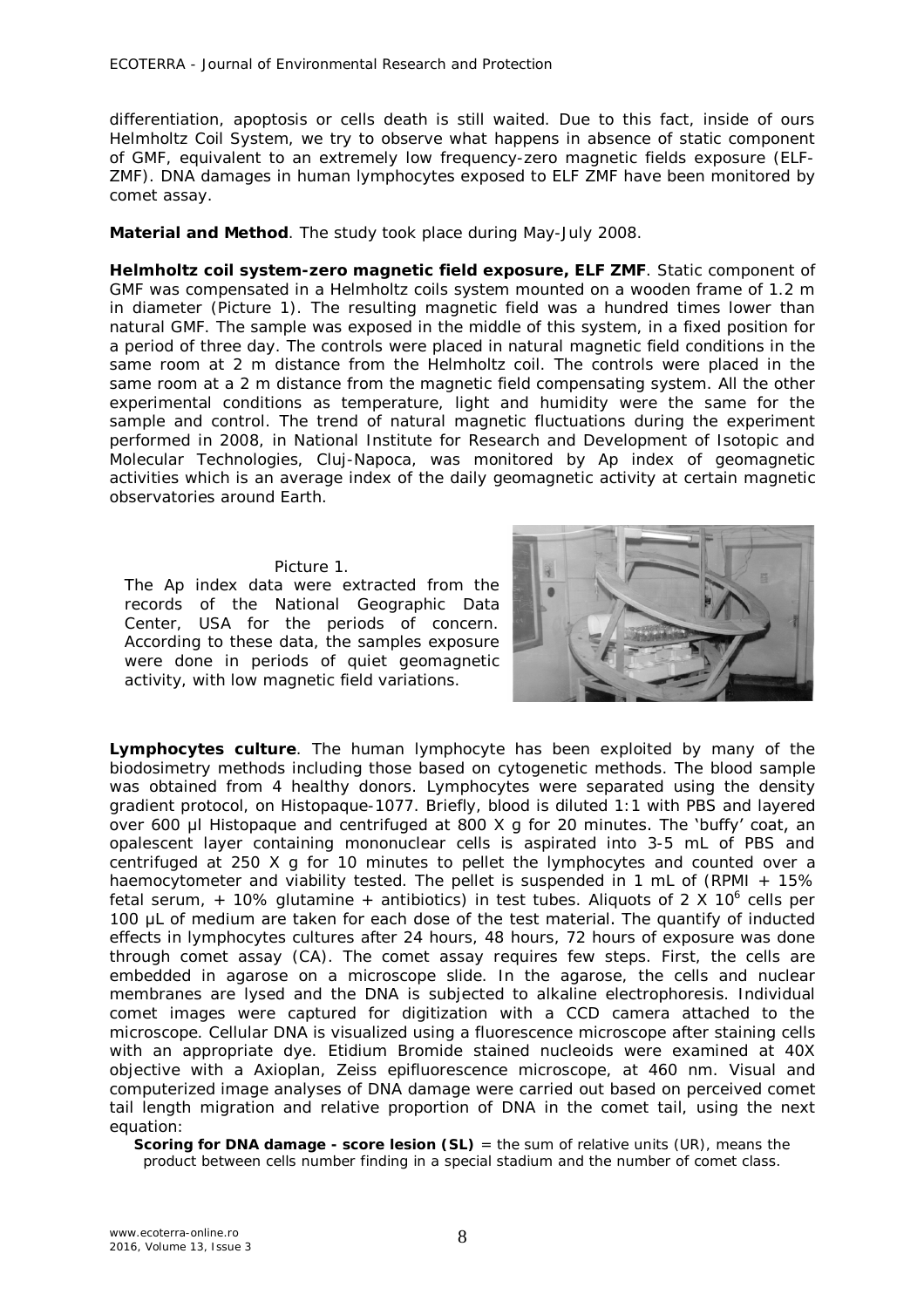SL (UR) = $A0 + B1 + C2 + D3 + E4$ , where A, B, C, D, E, = number of cells in 0, 1, 2, 3, and 4 stadium. A total damage score for each slide was derived by multiplying the number of cells assigned to each grade of damage by the numeric value of the grade and summing over all grades (giving a maximum possible score of 400, corresponding to 100 cells at grade 4).

**Tail factor (TF)** represents a quantification parameter over 500 of studied cells, meaning the relative percent of DNA in tail. TF(%) = (A F<sub>A</sub> + B F<sub>B</sub> + C F<sub>C</sub> + D F<sub>D</sub> + E  $F_E$ )/500, where  $F_A$ ,  $F_B$ ,  $F_C$ ,  $F_D$ ,  $F_E$ , is the relative percent of DNA in tail. The working protocol was in accord with ITRC: THE SCGE/ COMET ASSAY PROTOCOL modified after Brie et al (2004).

**Results and Discussion**. The migration patterns have been graphically expressed in histograms by plotting of comets frequency (*Y* axis) and the cells stadium – according with DNA damaged (*X* axis). After 24 exposure hours the observed effect was increases of DNA damage, corresponding with increased number of cells in stadium 2 (30% from nucleus' DNA damaged) (Figure 1).



Figure 1. The comet distribution after 24 hours, in ELF ZMF (sample) and geomagnetic field (control), according with stage of lymphocytes damaged.

After 48 exposure hours, the qualitative effect was the increases of sample cells in stadium 2, 3, (30% or 67, 5% of DNA in the tail), while the control stadium was unchanged (Figure 2).



Figure 2. The comet distribution after 48 hours, in ELF ZMF (sample) and geomagnetic field (control), according with stage of lymphocytes damaged.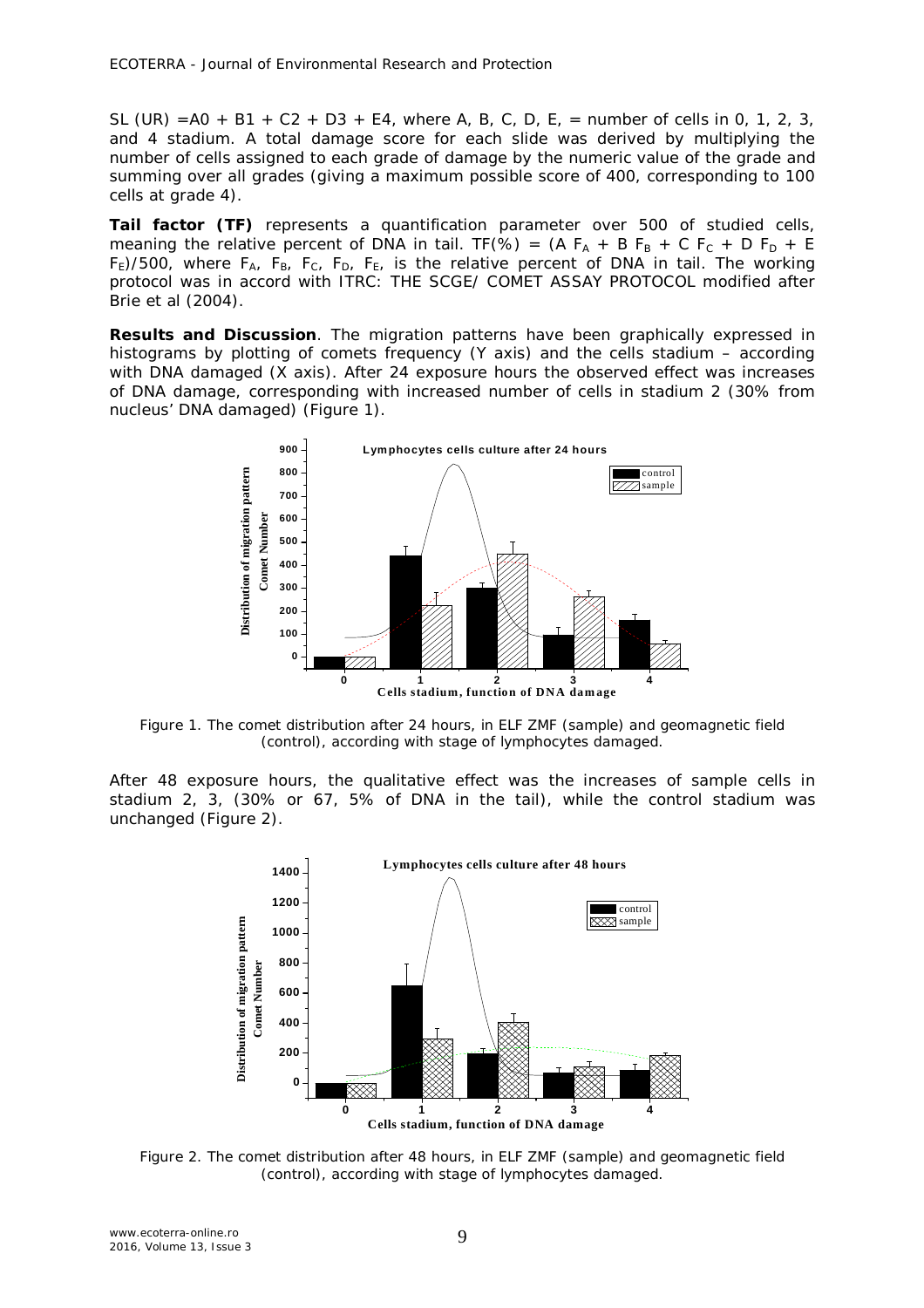After 72 exposure hours (Figure 3) the most cells exposed in ELF ZMF were in stadium 3, respectively in stadium 4. That means the increases of damage (67.5% or 97.5% DNA damaged) with moved of DNA in the comet tail.



Figure 3. The comet distribution after 72 hours, in ELF ZMF (sample) and geomagnetic field (control), according with stage of lymphocytes damaged.

Quantitative analysis of DNA damage consists in quantifying Score Lesions (SL) and Tail Factor (TF) for control and sample. The results show that both SL and TH were increased for sample exposed in ELF ZMF (Figures 4 and 5).



Figure 4. Dose–response relationship of lymphocytes culture exposed in vitro, in ELF ZMF (sample) and geomagnetic field (control), quantified by Lesion's Score, SL (data points are the mean for two independent experiments. \*Statistically significant difference from control at  $p = 0.05$ ).

We observed the increase of DNA damage in human lymphocytes exposed to ELF-ZMF. According with concept of SCGE assay, the undamaged DNA retains a highly organized association with matrix proteins in the nucleus. When damaged are happened, this organization is disrupted. The individual strands of DNA lose their compact structure and relax, expanding out of the cavity into the agarose, during electrophoresis. Undamaged DNA strands are too large and do not leave the cavity, whereas the smaller the fragments, the further they are free to move in a given period of time. Therefore, the amount of DNA that leaves the cavity is a measure of the amount of DNA damage in the cell. A threshold in relation of dose-response could be observed after 48 exposure hours, Figure 4, when the inclination of balance will be for cells in stadium 2 towards stadium 3. By the other way, the score of cells damages (Figure 4) didn't must be complementary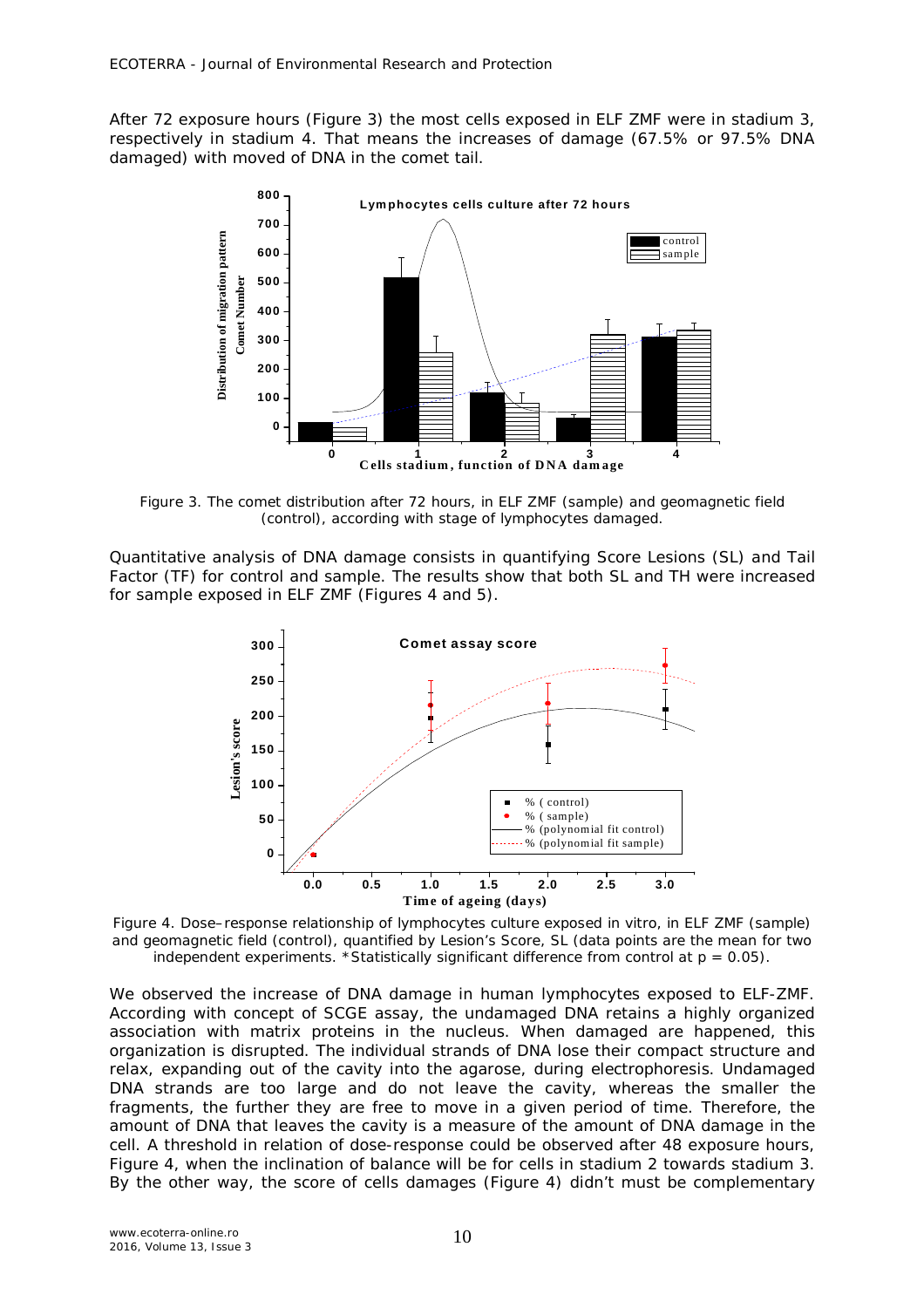with cell's tail factor (Figure 5). Tail factor means the fragmentation and dispersion of genetic material, according with size of DNA broken from coils and in figure the maximum can't be interpreted like a threshold.



Figure 5. Dose–response relationship of lymphocytes culture exposed in vitro, in ELF ZMF (sample) and geomagnetic field (control), quantified by tail factor (data points are the mean for two independent experiments. \*Statistically significant difference from control at  $p = 0.05$ ).

Extremely low frequency electromagnetic fields resonantly interact with the natural signals, inducing changes in the cellular calcium ion signals, brain waves patterns and reaction times (Cherry 2001). If extreme variations of natural extremely low intensity signals cause human health effects, then it is highly probable that humanly produced extremely low fields that are many orders of magnitude higher than the naturally occurring signals, are also causing significant similar health effects (ICNIRP 2003).

A dose-response relationship due to exposure to non ionizing radiation has not been established, because the genotoxicity of ELF MF is not very much understood, (Ahlbom et al 2000). Although a possible increased risk of childhood leukemia, has been observed at 0.4 μT, the evidence is not strong enough to be considered causal (Ahlbom et al 2001; Salvan et al 2015). Many results of this kind of research indicating some effects on protein expression, on cellular metabolism, on proliferation and differentiation up to process of carcinogenesis, was not enough reproduced and verified (Elwood 2006). Based on the recent studies on magnetic fields and childhood leukemia, Kheifets conclude that magnetic fields are possibly carcinogenic (Keifets et al 2010). The magnetic field can interact directly with the biological system, penetrate the cells, the nucleus and interact with DNA, or other cell constituents (Volpe 2003; Repacholi & Greenebaum 1999; Zhadin 2001). The magnetic intensity of 0.4-0.5 μT and active fluctuations has a particular importance in increasing of DNA damages from cells' nucleus.

According with our results, the assembly of DNA has been changed in absence of static component of GMF. As another, possible explanation, the relaxation of the nucleus areas may be favorable to alkaline treatment during electrophoresis, resulting an increase denaturation and fragmentation of coils. The maxim of relaxation of nucleus area should be touched after 24 exposure hours (Figure 4).

Using the SCGE methods, the detection of cell death by apoptosis is also possible, but is questionable whether apoptotic cells can be distinguished as a special kind of image. Was suggested that the apoptotic cells image have a small head and a long tail (usually with 90% of the DNA in the tail) with the most DNA located in the tail. Anyway, these aspects must be controlled with another method for having a real estimate of cell death process. Decreased of cell's surviving rate in this field was observed beginning with our first studies (Morariu et al 2000; Ciorba et al 2001). The explanation that ELF MF may affect enzymatic processes that involve radical pairs (radical-pair mechanism) must be taken into account.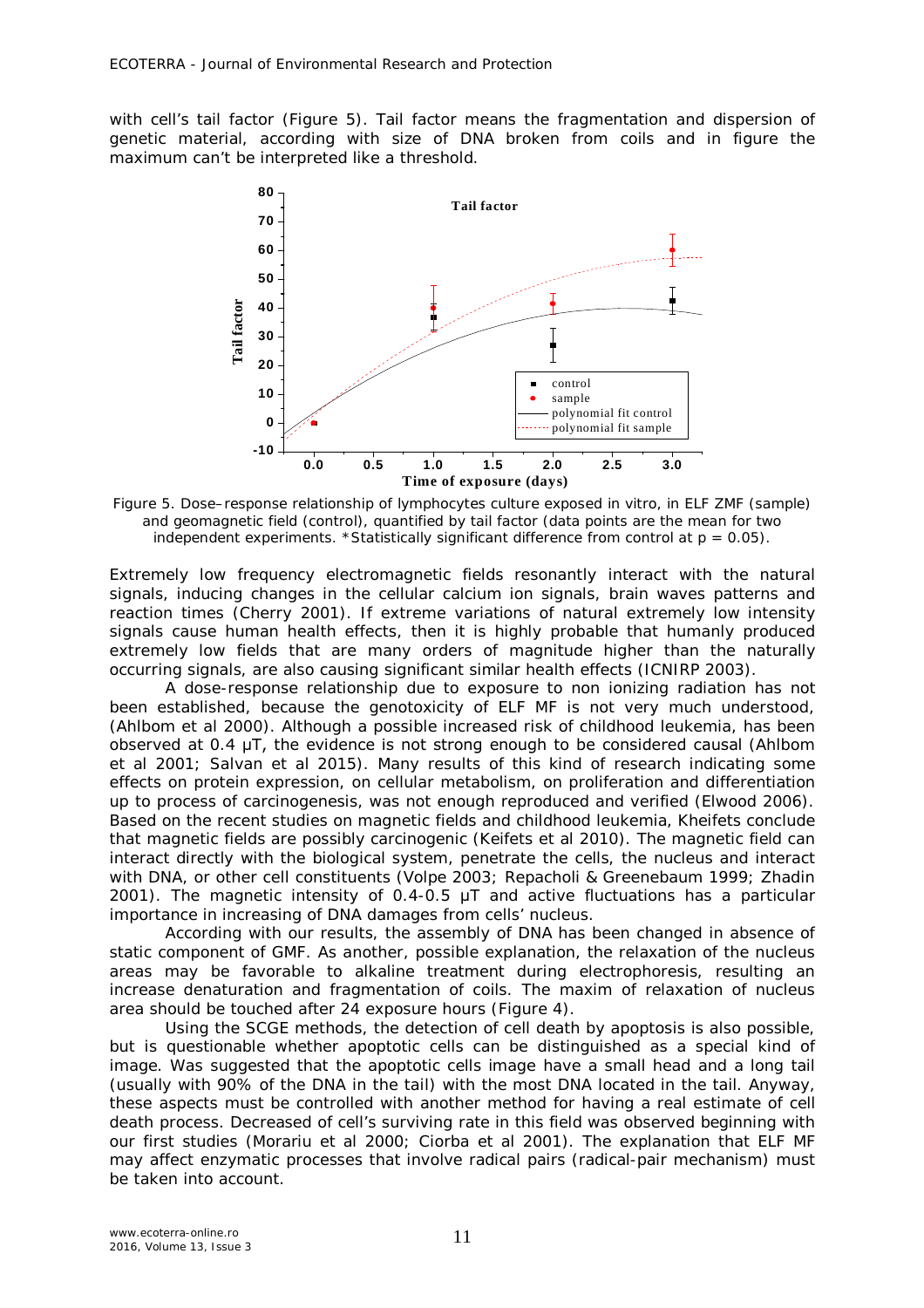**Conclusions**. We used the standard comet assay successfully to generate *in vitro* doseresponse curves for human's lymphocytes cells culture under exposure in extremely low frequency zero magnetic field. The absence of static component of geomagnetic field has a great importance in pattern of DNA coils packing. Increasing rate of DNA damage has been observed. This exposure is equivalent with a genotoxic effect, in term of single cells gel electrophoresis. 0.4-0.5 μT magnetic field intensity from our Helmholtz Coil System, a hundred times lower than natural geomagnetic field, may have a special importance through association with the same intensity of anthropic extremely low frequency magnetic field which are correlated with children leukemia incidence. Particularly to our exposure, the threshold appearance is questionable, and should be important in the study of individual sensitivities.

## **References**

- Ahlbom A., Day N., Feychting M., Roman E., Skinner J., Dockerty J., Linet M., McBride M., Michaelis J., Olsen J. H., Tynes T., Verkasalo P. K., 2000 A pooled analysis of magnetic fields and childhood leukaemia. British Journal of Cancer 83:692-698.
- Ahlbom I. C., Cardis E., Green A., Linet M., Savitz D., Swerdlow A., ICNIRP (International Commission for Non-Ionizing Radiation Protection) Standing Committee on Epidemiology, 2001 Review of the epidemiological literature on EMF and health. Environmental Health Perspectives 109(6):911-933.
- Brie I., Perde M., Fischer E., Virag P., Soritau O., Ola R., Postescu I. D., Cernea V., Ghilezan N., 2004 In vitro, evaluation of radiation-induced DNA damage and repair using comet assay. Radiotherapy & Medical Oncology 2:95-104.
- Cherry N., 2001 Schumann resonances, a plausible biophysical mechanism for the human health effects of solar/geomagnetic activity. Available at: http://www.salzburg.gv.at/prn/cherry\_schumann\_ resonances.pdf. Accessed: October, 2016.
- Ciorba D., Morariu V. V., 2001 Life in zero magnetic field part IV. Enzymatic activity of aspartat aminotransferaze and alanin aminotransferaze during in vitro ageing of human blood. Electro and Magnetobiology 20(3):313-321.
- Elwood J. M., 2006 Childhood leukemia and residential magnetic fields: are pooled analyses more valid than the original studies? Bioelectromagnetics 27:112-118.
- Gateva S., Kulekova S., 2008 Chromosome aberrations and apoptosis induced by paraquat corresponding with cell cycle delay in human lymphocytes in vitro. Journal of Environmental Protection and Ecology 9(3):627-633.
- Glaser R., 1999 Biophysics. Springer Heidelberg-Berlin, pp. 266-270.
- ICNIRP, 2003 Exposure to static and low frequency electromagnetic fields, biological effects and health consequences (0-100 kHz) - review of the scientific evidence and health consequences. Bernhardt J. H., Matthes R., McKinlay A., Vecchia P., Veyret B. (eds), International Commission on Non-Ionizing Radiation Protection, ISBN 3- 934994-03-2.
- Kheifets L. A., Ahlbom A., Crespi C. M., Draper G., Hagihara J., Lowenthal R. M., Mezei G., Oksuzyan S., Schüz J., Swanson J., Tittarelli A., Vinceti M., Wunsch Filho V., 2010 Pooled analysis of recent studies on magnetic fields and childhood leukaemia. British Journal of Cancer 103:1128-1135.
- Morariu V. V., Ciorba D., Neamtu S., 2000 Life in zero magnetic field part II. In vitro human blood aging. Electro and Magnetobiology 19(3):289-302.
- Nishimura T., Mohri K., Fukushima M., 2009 The mystery of the dinosaurs: the Earth's electromagnetic field may explain their gigantism and extinction. Available at: www.origin-life.gr.jp/3701/3701007/3701007.pdf. Accessed October, 2016.

Raup D. M., 1985 Magnetic reversal and mass extinctions. Nature 314:341-343.

Repacholi M. H., Greenebaum B., 1999 Interaction of static and extremely low frequency electric and magnetic fields with living systems: health effects and research needs. Bioelectromagnetics 20:133-160.